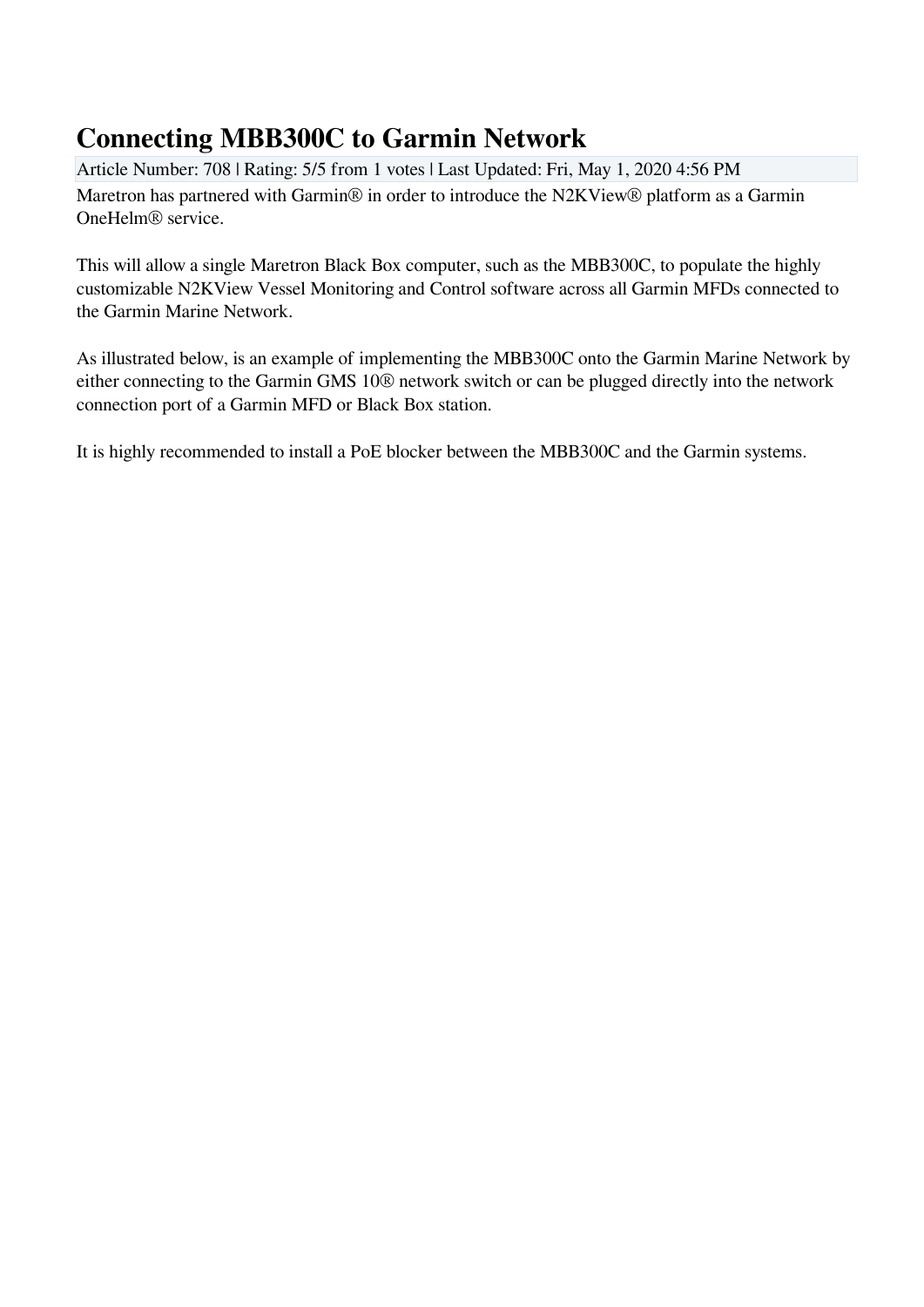

Once you Maretron MBB300C system is connected to the Garmin LAN, settings need to be enabled on the MBB300C in order to populate as an HTML5 server to the Garmin systems. Please refer to the following article for this procedure.

-<https://www.maretron.com/support/knowledgebase/phpkbv7/article.php?id=692>

## **Garmin Parts List**

Garmin Marine Network Cable PoE Isolation Coupler - Part #: 010-10580-10